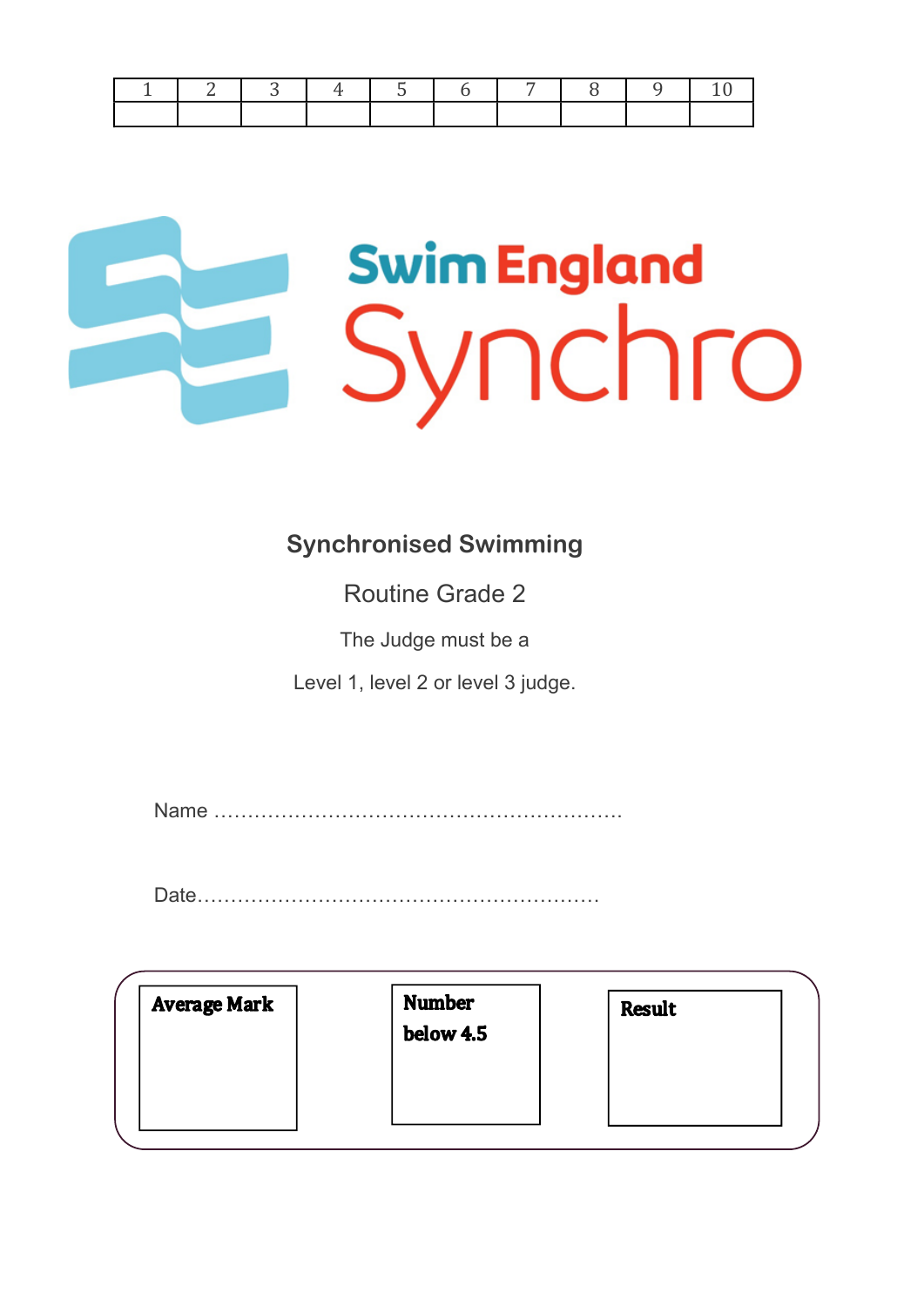#### **CONTENT**

- 1. Walk on with good posture, dive entry, 2 breaststrokes to the surface and surface in eggbeater.
- 2. Single arm eggbeater for 10 metres, (5metres with one side leading, turn and continue for 5metres opposite side leading.
- 3. Head first boost and descent (starting from underwater arms to remain by side) )
- 4. Dolphin scull for 5metres
- 5. Side flutter (5metres ) eggbeater (3metres ) side flutter (5 metres) .
- 6. Bucket/flick flack switches ( 4 ) completed to a metronome (160bpm) within a count of 8
- 7. Pike to vertical with bucket/flick flack exit (rapid)
- 8. Travelling single arm egg beater to a metronome for 3 counts of 8 (160bpm) - arm action optional but rapid movements.
- 9. Travelling back layout then assume a ballet leg and rapid back tuck somersault surfacing in egg beater.
- 10. Kick pull kick over to metronome for 15metres (160bpm) .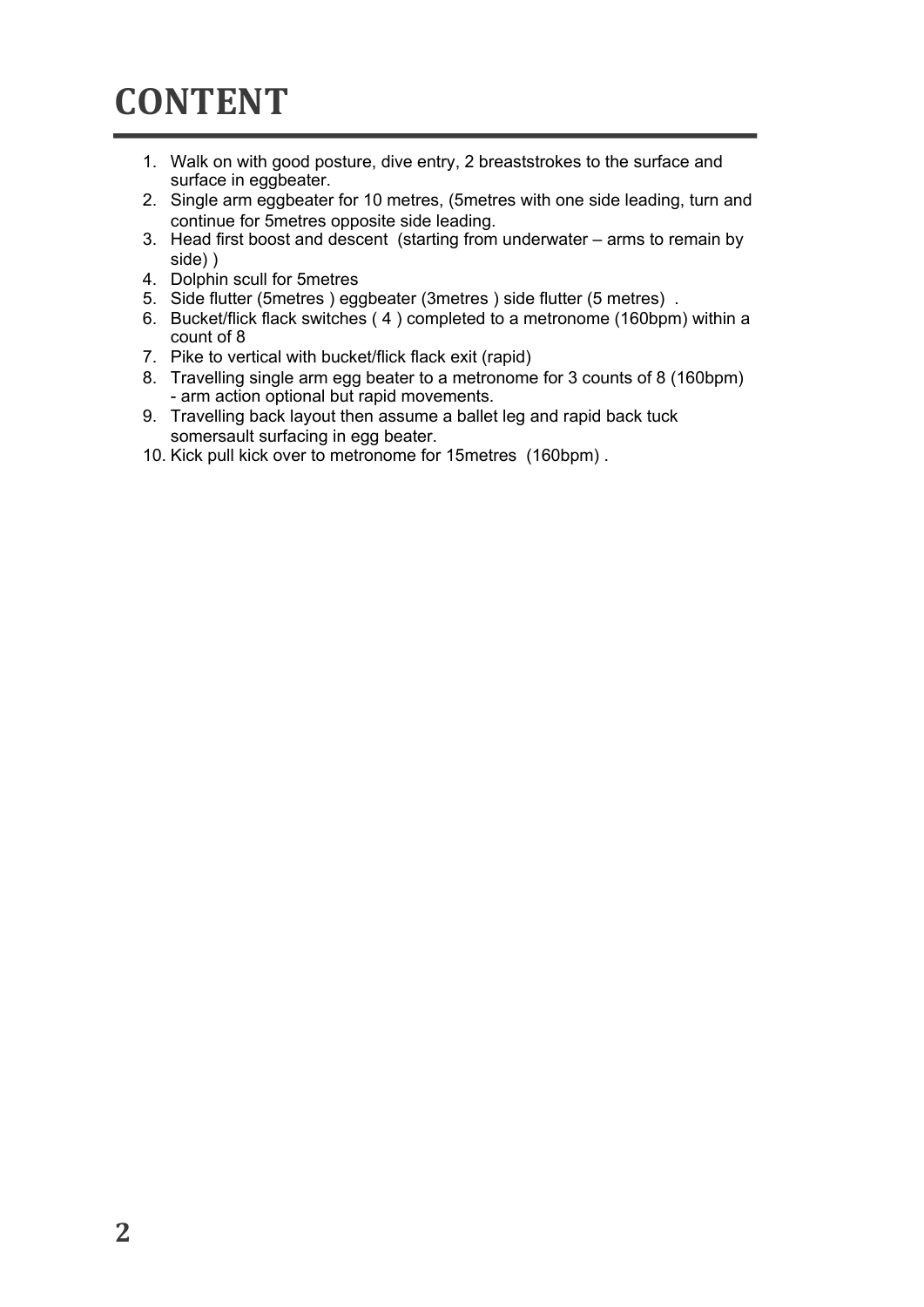## **ROUTINE GRADE 2**

Focus on basic entry, travel and hybrids.

#### **ELEMENT 2**

Walk on with good posture, dive entry, 2 breaststrokes to the surface and surface in eggbeater.

**MINIMUM REQUIREMENT FOR 5.0** Good posture shown on walk on *Dive and entry to travel at least 5 metres Full body extension on dive* 

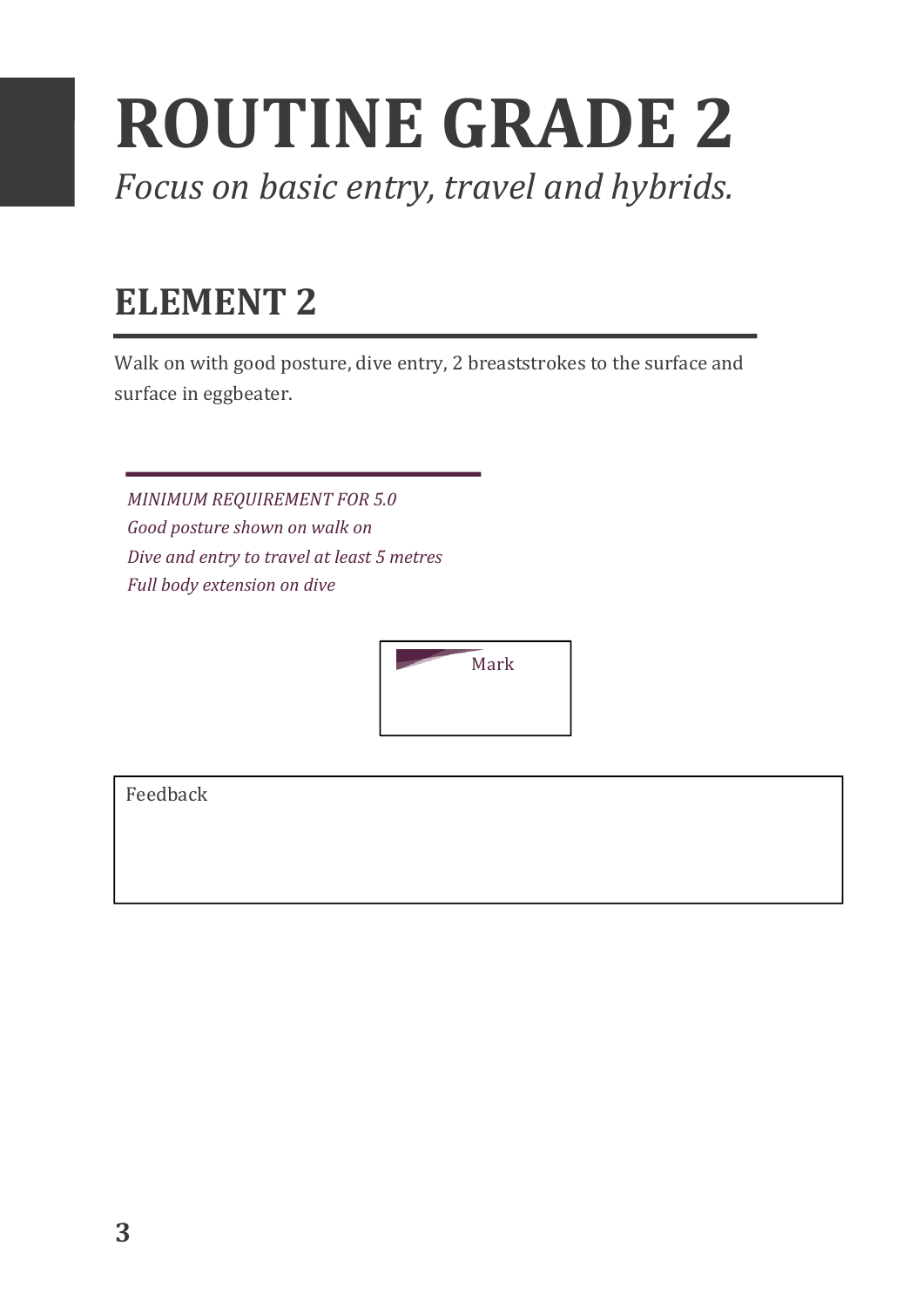Single arm eggbeater for 10metres, (5metres with one side leading turn and continue for 5metres opposite side leading. In both directions trailing arm is raised.

**MINIMUM REQUIREMENT FOR 5.0** *Arm pit of raised arm dry throughout 5m in each direction completed Trailing leg kicking to the side*

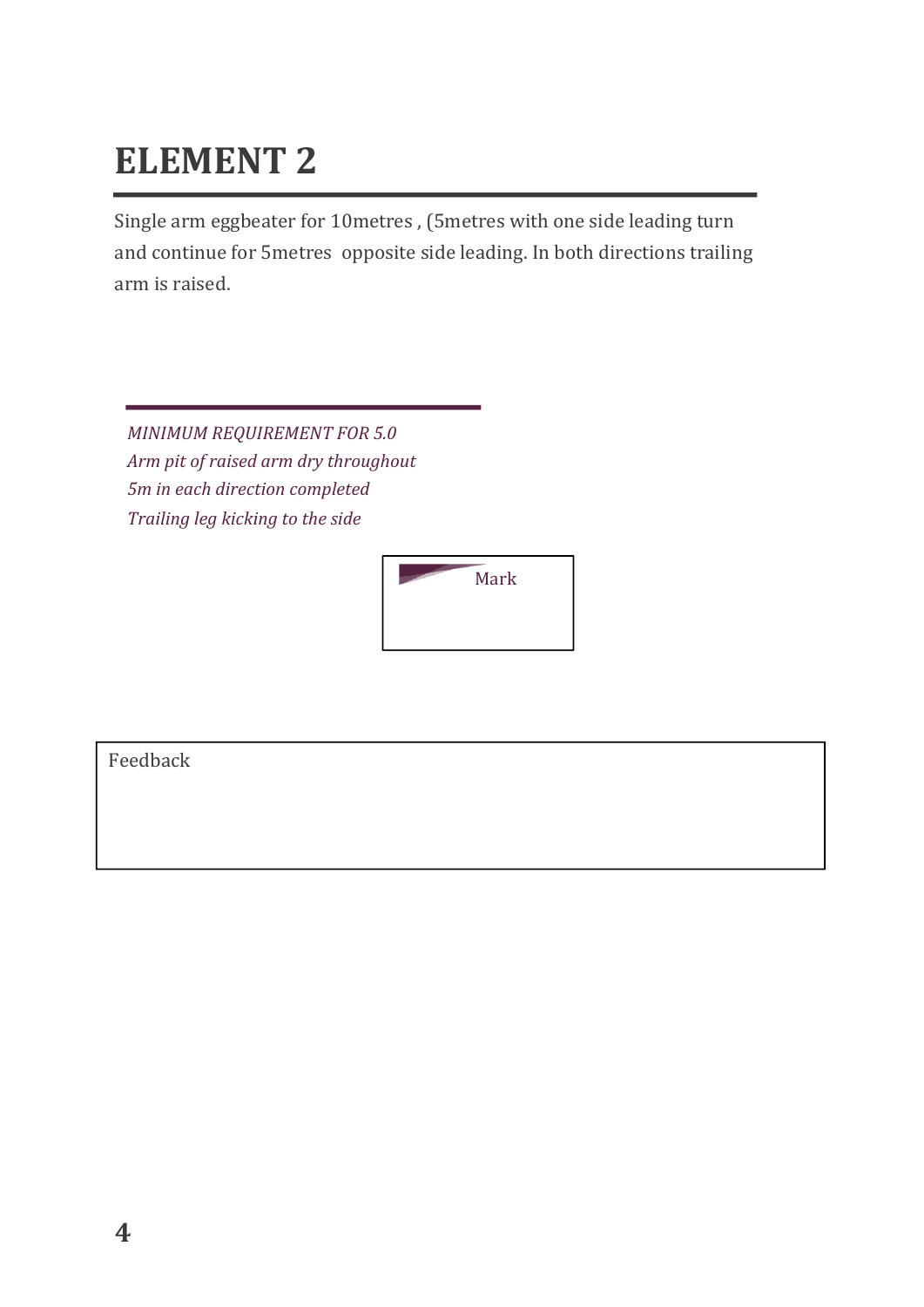Head first boost and descend (starting from underwater, with arms remaining at side)

Element completed to a metronome (160bpm); 1,2, under water 3,4 cap at the surface, 5,6 boost, 7,8 descend.

*MINIMUM REQUIREMENT FOR 5.0 Body vertical Hip bones dry*  **Positions to be accurate on counts** 

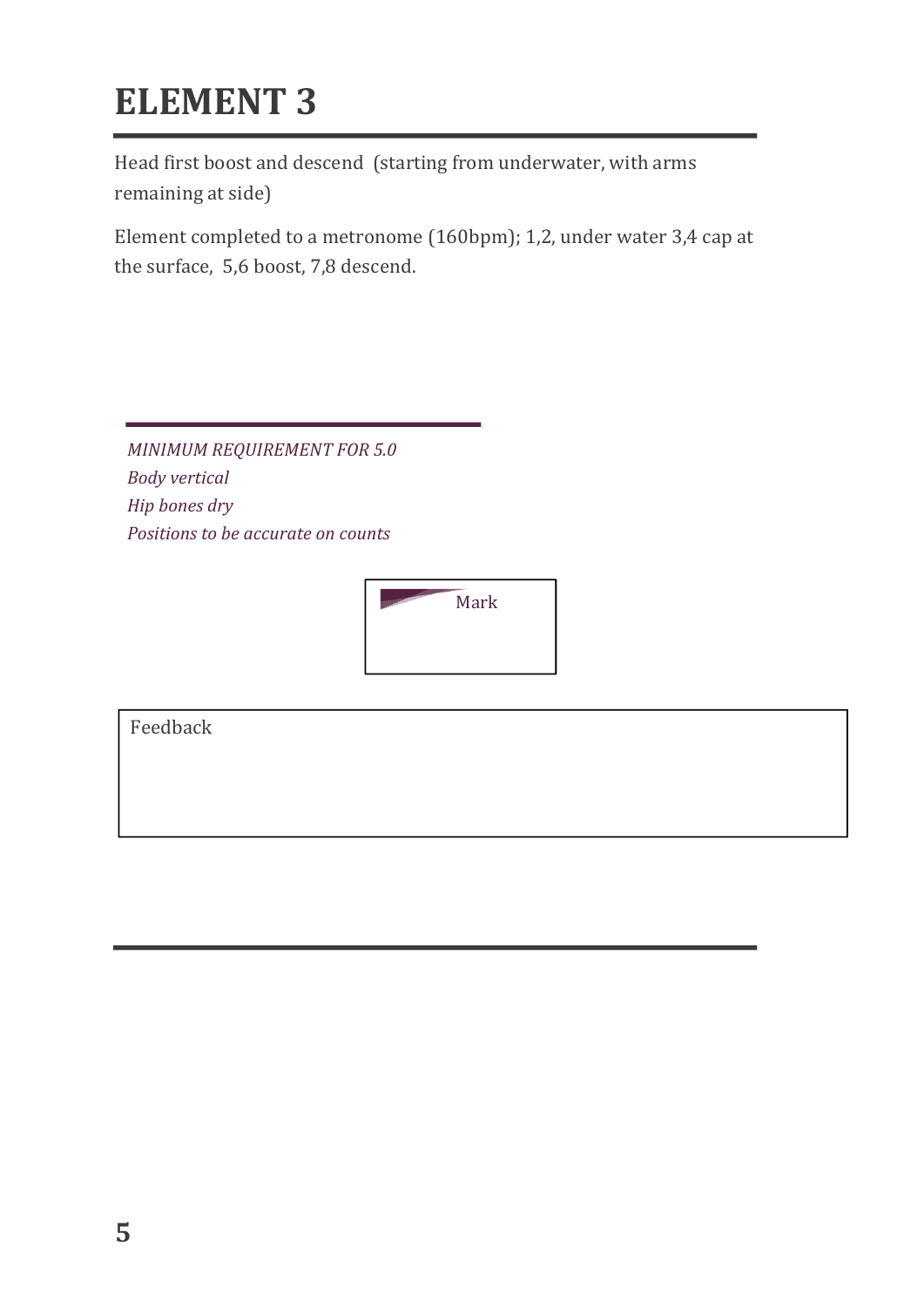Dolphin scull for 5metres

*MINIMUM REQUIREMENT FOR 5.0 Chest, hips and feet at the surface 5 metres travelled*

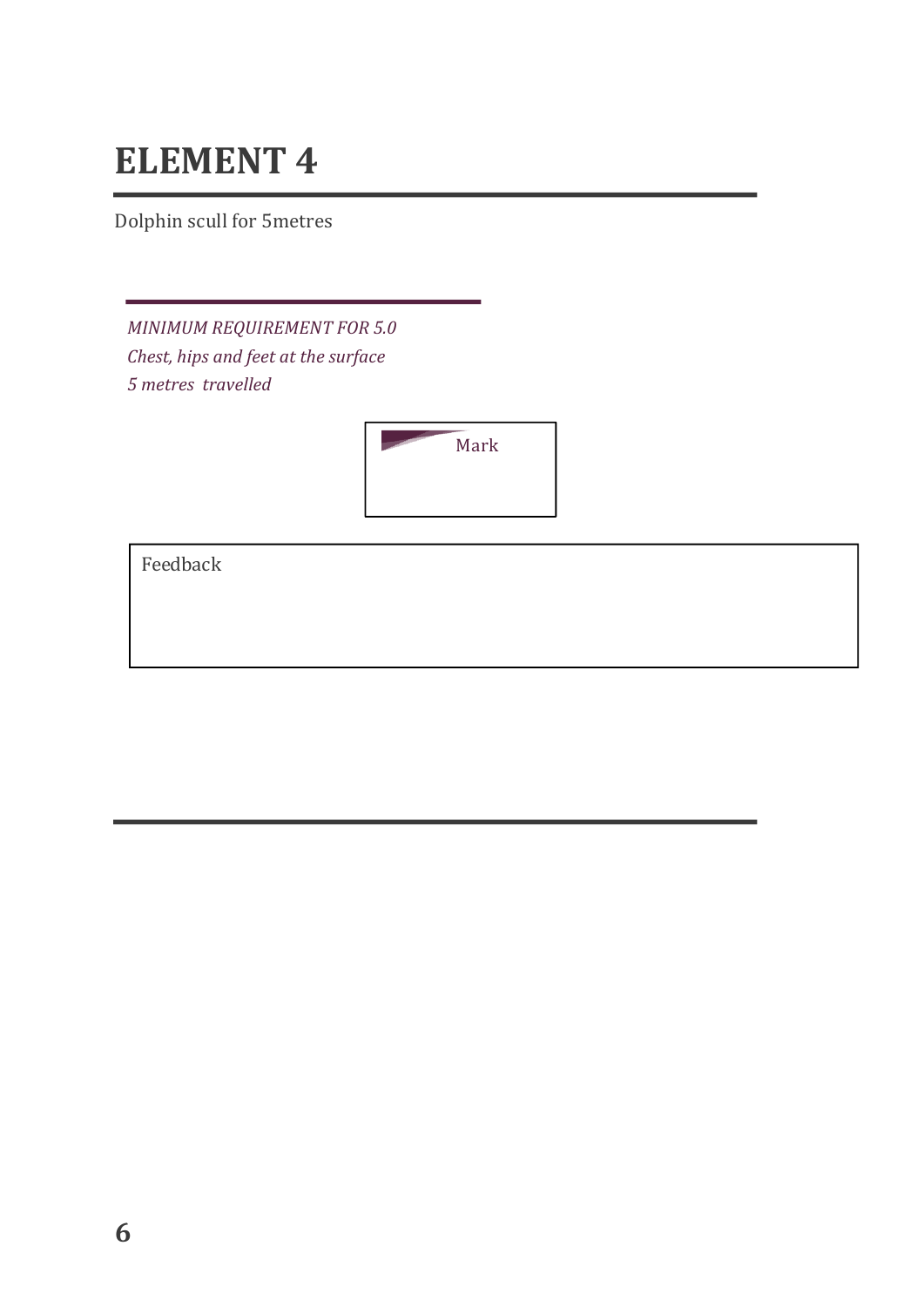Side flutter (5metres) eggbeater (3metres) side flutter (5metres).

*MINIMUM REQUIREMENT FOR 5.0 13 metres continuous travel shown Kick shown between eggbeater and side flutter Crease line dry on egg beater*

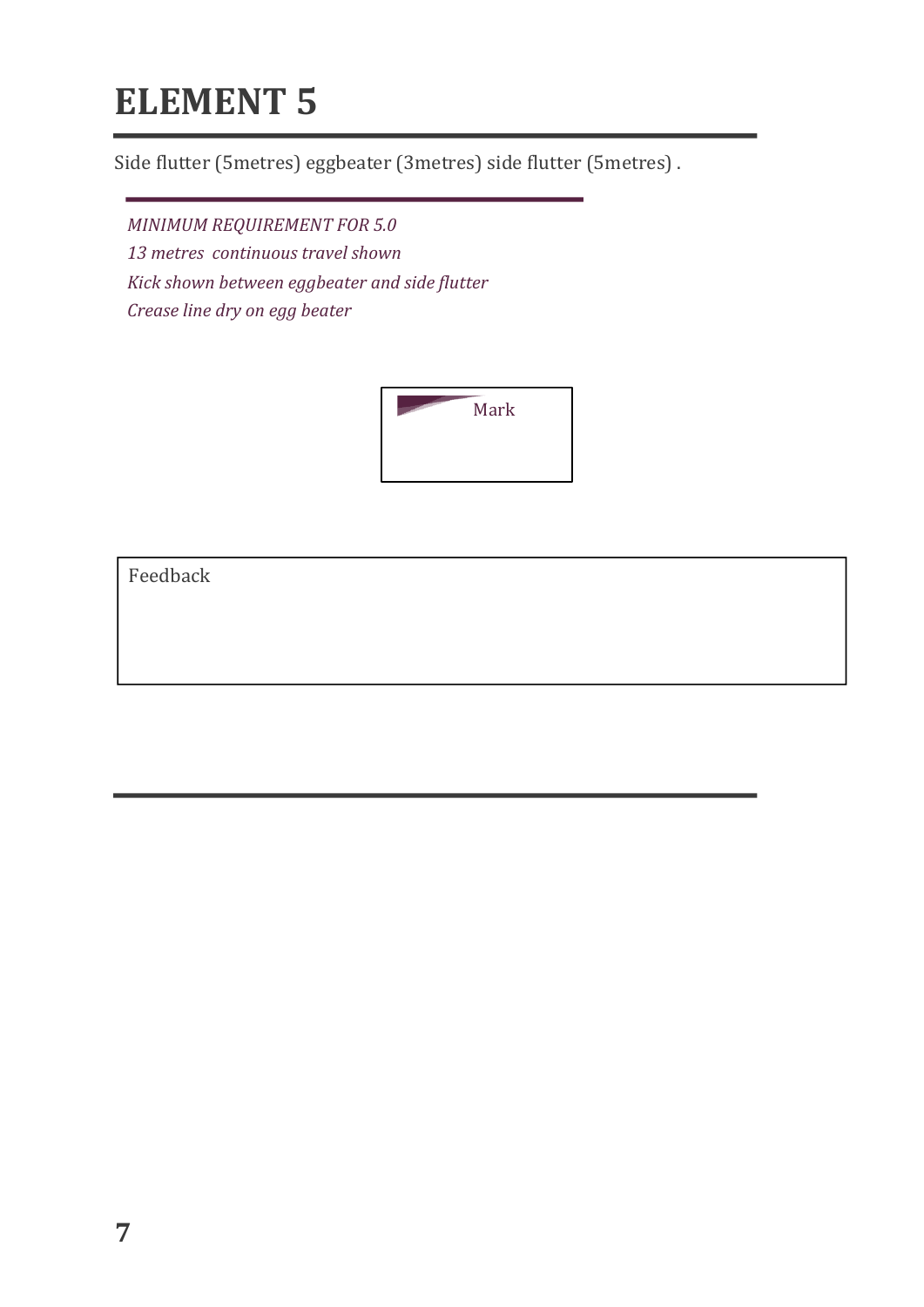Bucket/flick flack switches  $(4)$  completed to a metronome within a count of 8 (bucket/flick flack = one leg extended while the other leg is bent to at least 90 degrees, knees together)

Entry into the bucket position is not marked.

*MINIMUM REQUIREMENT FOR 5.0* Feet extended throughout *Straight leg to full extension on each switch. Both feet stay at the surface.* 

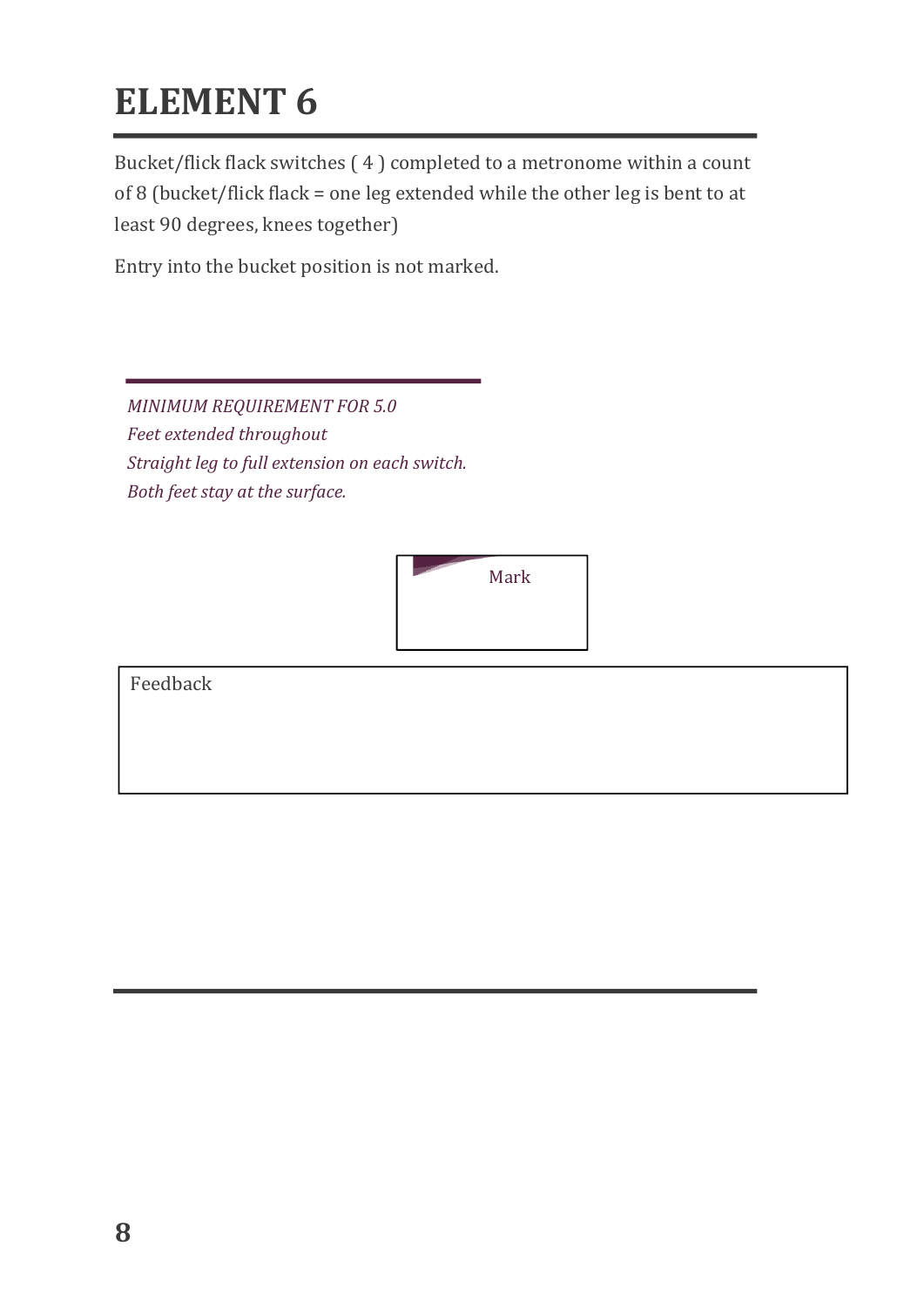Front Pike position followed by a lift to vertical with bucket/flick flack exit (rapid) 

*MINIMUM REQUIREMENT FOR 5.0 Hips* at the surface in pike *Vertical line reached in vertical* Top of knee out of the water in vertical

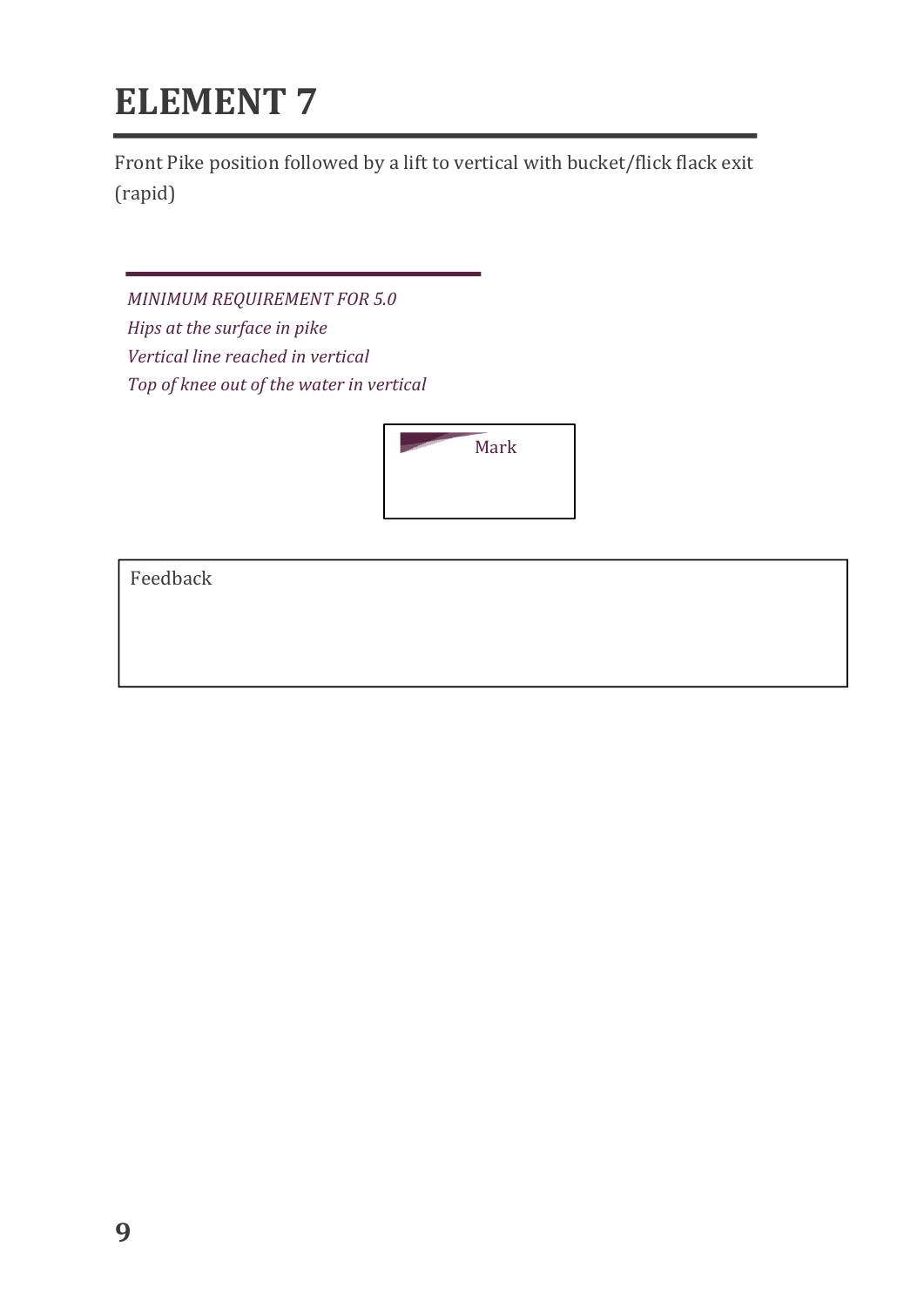Travelling single arm egg beater to a metronome for 3 counts of 8

(160bpm) - creative arm action optional but should be rapid movements.

**MINIMUM REQUIREMENT FOR 5.0** *Arm pit dry throughout Continuous travel shown Continuous arm movement* 

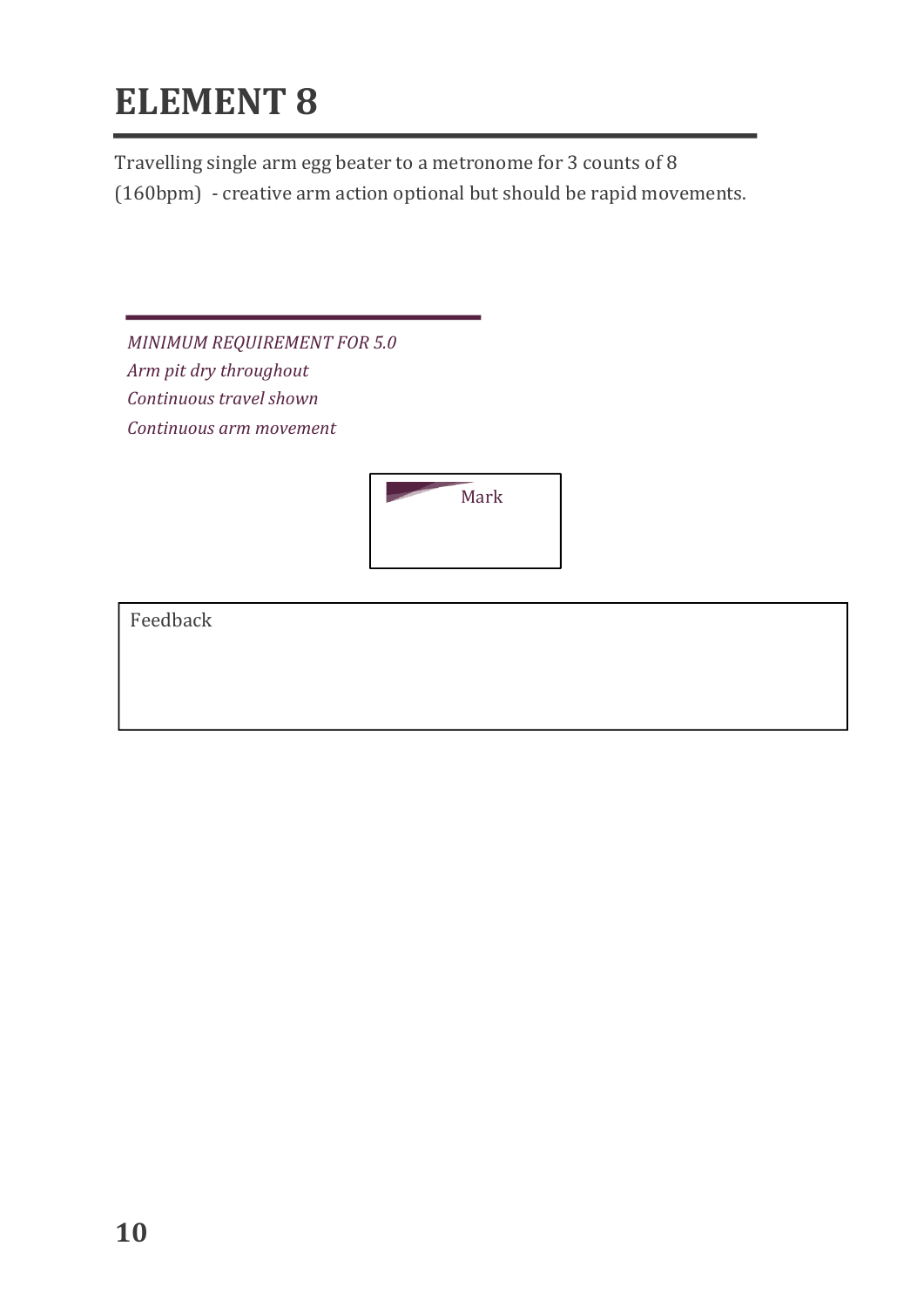Travelling back layout then assume a ballet leg and rapid back tuck somersault surfacing in egg beater. At least 5 metres should be covered during the element.

*MINIMUM REQUIREMENT FOR 5.0 Hips* and *feet dry in layout Ballet leg vertical and accurate positon shown Tight tuck* Eggbeater to be held for 5 seconds with shoulders dry